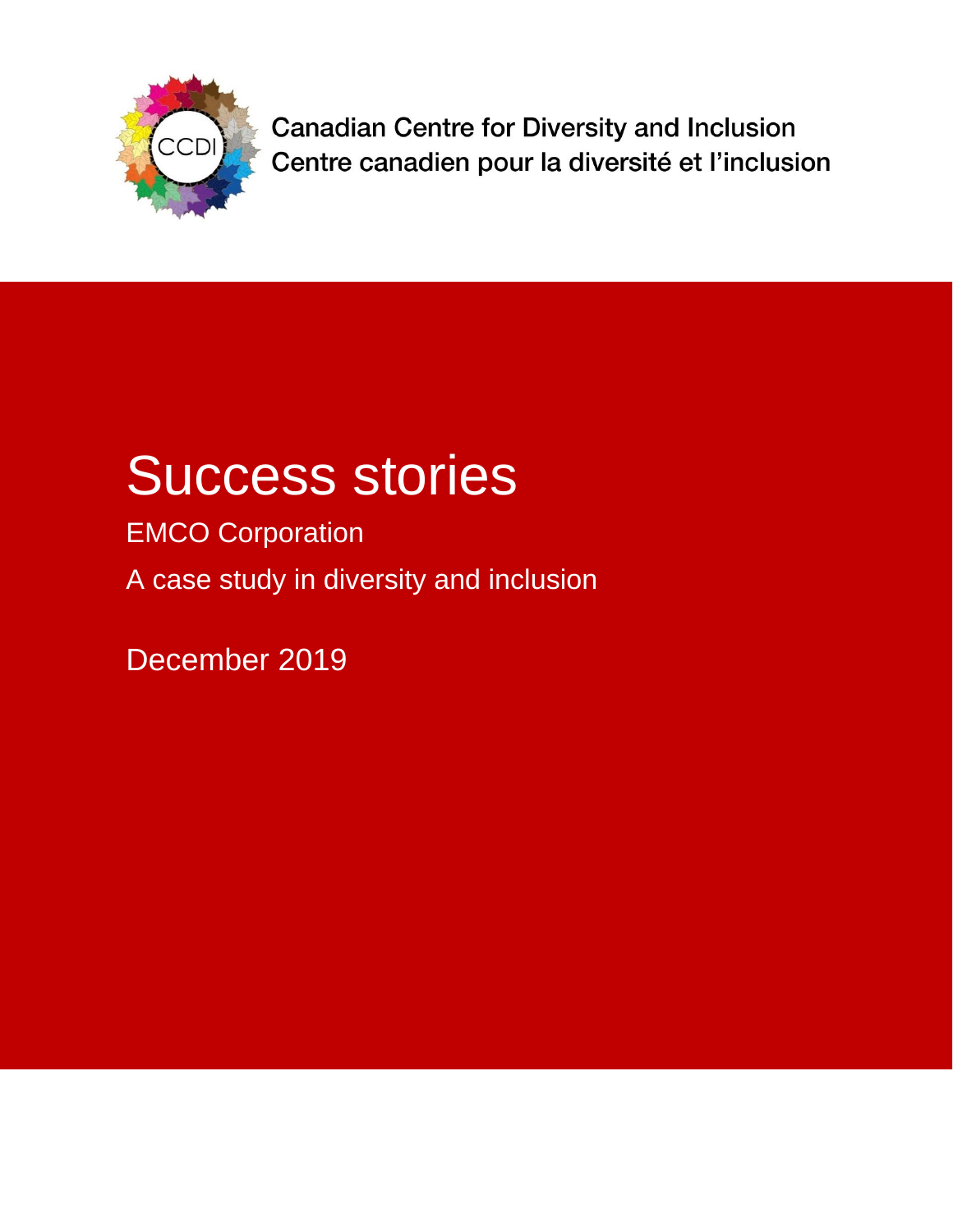

# EMCO Corporation: A success story in diversity and inclusion

By Gavin Pollard, policy studies student, Mount Royal University. Thank you to Kate Lockhart, Manager of Training and Development Programs at EMCO, for assisting with this project.

#### Introduction to EMCO and the construction industry

EMCO is Canada's largest plumbing wholesale distributor and has been in business for over 100 years and currently operates as a private company. Operating in four distinct areas – plumbing, HVAC-R, waterworks, and industrial – EMCO has over 275 profit centres across Canada. Each profit centre is independent – with their own local manager who makes the decisions (e.g., what to sell, what to buy, etc.). EMCO has a National Support Centre (NSC) in London Ontario where a multitude of support services exist including accounting, auditing, IT, and payroll are handled.

The construction industry is, and has been traditionally, dominated by white males. It is not seen as a glamorous industry or one that naturally appeals to a diverse range of individuals. When asked the question: Do you have any thoughts on how the construction industry can transition away from being dominated by white males? Kate Lockhart saw development taking the form of working to change people's perceptions about what this industry really is, which means educating people on the vast opportunities available and ensuring job postings appeal to a wider audience. She thought sharing success stories of visible minorities excelling in the industry would also contribute positively.

As EMCO grows as an organization and continues to manage talent effectively, they see a huge opportunity to be leaders in the industry and set a new standard around what it means to be an inclusive organization. As their current and future leaders become more and more diverse each year, EMCO strives to be ready to embrace that diversity.

EMCO worked with CCDI to create a census that gauged how teammates across the country felt about the company and what areas they needed to address to foster a more diverse and inclusive environment. With the results of the census, a committed leadership team, and a trustworthy model of change, EMCO is proactively navigating through the ever-changing world of diversity and inclusion.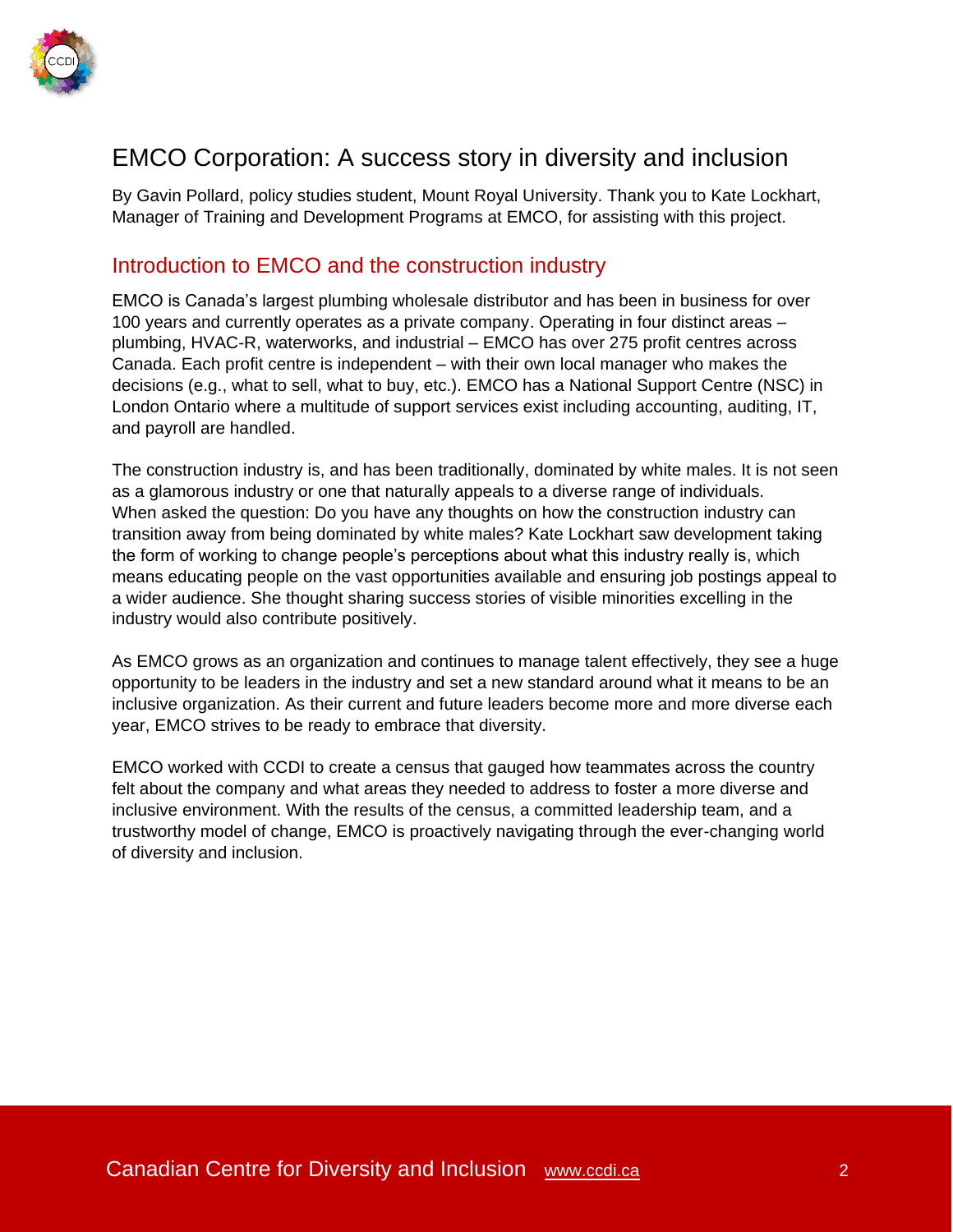

# Modelling change

A common model used at EMCO to work through any sort of change or initiative is AIAA – standing for Awareness, Involvement, Alignment, and Acceleration:

- » Awareness: Truly understanding the issue; the what AND the why.
- » Involvement: Increasing engagement throughout the organization through teammate interactions, training, webinars, surveys, etc.
- » Alignment: Deciding on a course of action; not necessarily having everyone agree but having everyone appreciate the value in moving forward in a collaborative way.
- » Acceleration: When the team resets the bar themselves.

This model is an integral part of EMCO's culture when working through initiatives and programs. It not only ensures coordinated effort and clear direction but helps everyone in the organization understand and appreciate why issues at hand are important and how they can get involved in the solutions.

### Inclusive organization philosophy

EMCO advocates a philosophy of inclusivity as a "journey not an event." They emphasize and reinforce the journey-like quality of their perspective on inclusion – it is not a campaign or a marketing ploy, but rather, it is about changing who they are as an organization.

An inclusive environment meshes well with EMCO's core values. They believe that everyone in their organization should feel included, supported, and embraced for who they are as an individual and for the unique qualities they bring to the team.

# Goals/objectives

The primary goal for the census was to better understand the current demographic (the numbers) and "really dig into how teammates at EMCO feel." The census asked questions such as:

- » What are the perceptions of our leadership team?
- » What are we doing that may be causing people to feel disconnected, unappreciated, or frustrated?

These questions were asked because EMCO needed to know they were taking the right steps forward. Specifically, regarding participation, the goal for the census was to achieve a minimum rate of 70%. EMCO was pleasantly surprised when they achieved an impressive participation rate of 86.7%.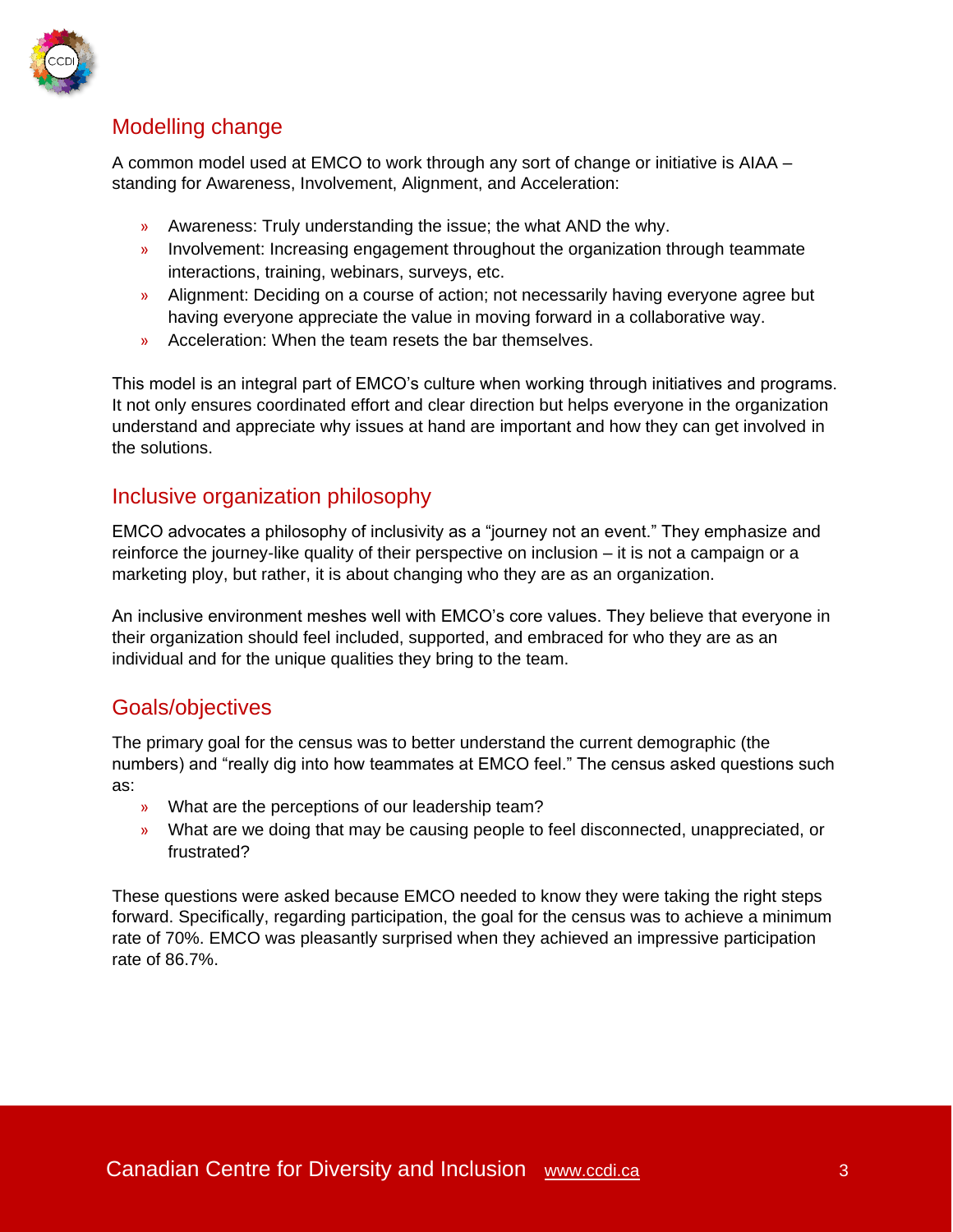

# Challenges/barriers

According to Lockhart, the biggest challenge with respect to the census was helping people understand the reasons why they were conducting it and conveying the overall importance of having each person's involvement.

Some were skeptical and concerned when it came to whether the data (collected by the census) would be used to set quotas on how many teammates of each diverse group EMCO needed. This perceived metric was never the intention. Once they were able to help people understand the goals, they got the buy-in.

#### Building awareness

EMCO has primarily educated people through their intranet by posting information and interactive data on different topics including unconscious bias, LGBTQ2+, gender diversity, and accessibility. They use this education to build people's awareness and bring different aspects of diversity to the surface.

Where possible, the organization has shared personal stories from teammates and leaders to illustrate both the positive and negative impacts of diversity at EMCO. One example is the story of a teammate leveraging his ability to speak Punjabi to introduce a new customer group to his Profit Centre. The results were astounding, and the manager has since brought on two more teammates who speak Punjabi to support this growing customer segment. These kinds of personal stories have allowed people to feel more connected to the initiative and highlight the importance of what they're doing. In addition to anecdotes, the leadership team has recorded and shared video messages about their own journey of learning and challenges they have faced along the way.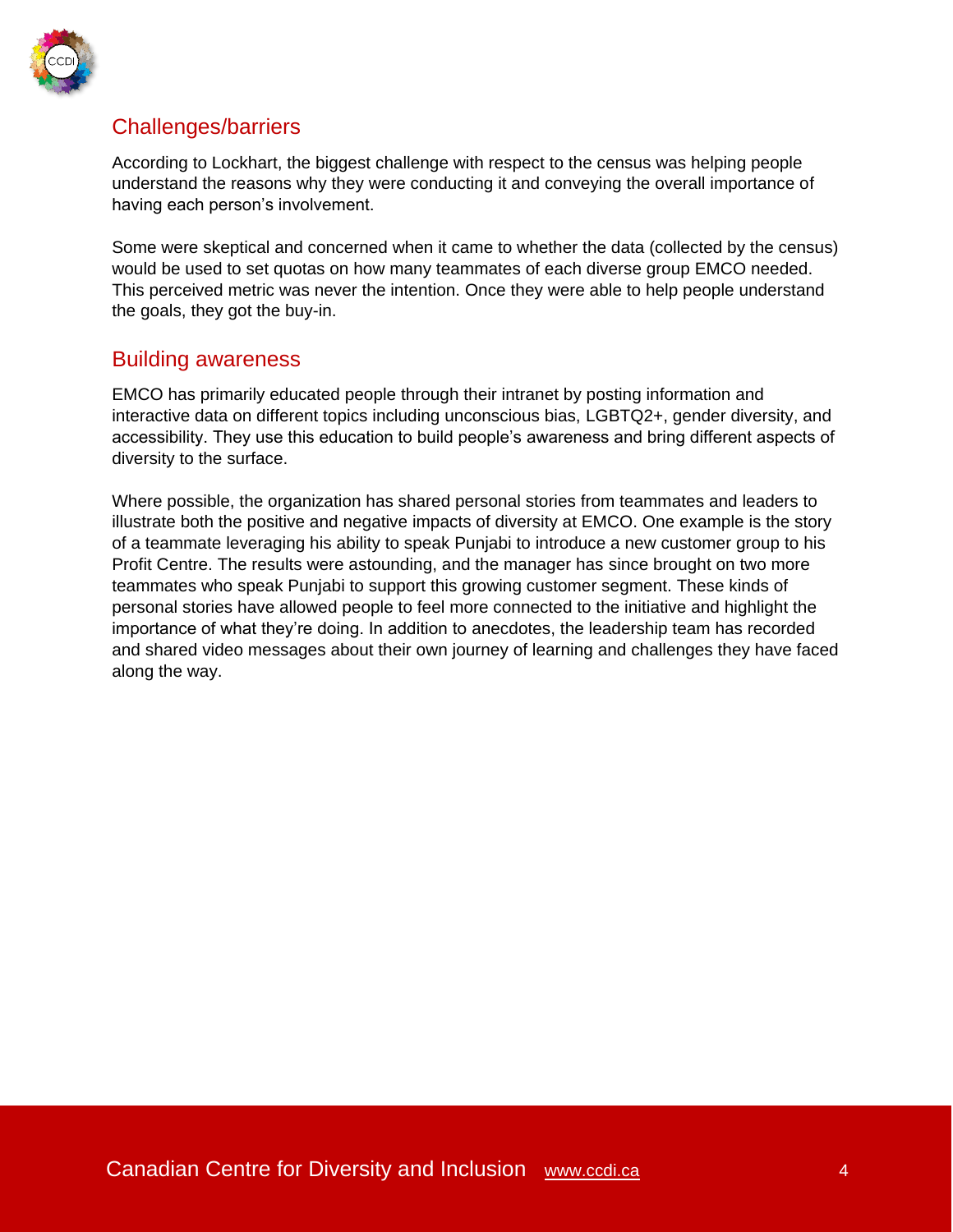

# Key stakeholders

The senior leadership team was instrumental in getting messages out, addressing concerns, and spreading encouragement and support across the organization. Approximately 32 people from EMCO, including the President, members of the National Support Centre Leadership team, Region and Division Managers from across Canada, and the Census team, took part in a bootcamp held in January 2019. Through partaking in this learning experience, they spoke candidly about their own gaps and what they have learned about themselves.

For example, the President of EMCO – Rick Fantham – shared a key message saying that what resonated with him from a bootcamp was "the opportunity for us to bring our own dimension to our core values." He identified fairness and caring, trust and respect, generous listening and straight talk as the primary values which would allow EMCO to bring a new and deeper meaning to diversity – to connect with everyone at the organization.

For Waterworks Division Manager, Paul Ganger, it was an opportunity to look at himself and his own way of thinking and challenge unconscious biases he previously may not have thought existed.

HVAC-R Division Manager, Roger Poitras, had the following to say when asked to reflect on what EMCO should do to incorporate diversity and inclusion into their culture:

[Roger believes] that EMCO needs to continue to do things well; but to a greater degree by opening communications, conversations, and discussions. [He believes that] this is [made] possible by keeping an open mind, reviewing the evolution of society in general, as this is not just for EMCO, but also for society as a whole – as it keeps evolving.

The largest collective takeaways they had from the bootcamp were:

- » That not everyone has had the same experience at EMCO; the realization that the workplace experience of Caucasian males is different than those in minority groups.
- » How important the information from the census would be to start the right discussion(s) and create interactions with teammates that reflect topics of genuine concern – a starting point for meaningful dialogue.

#### Process for census development

Rather than a top-down or a bottom-up approach to creating the census, a team of four people were formed to work with the Canadian Centre for Diversity and Inclusion (CCDI). None of these people were from the leadership team. Once they had completed a working draft, the leadership team had a chance to review it and provide feedback, but census development was primarily teammate-driven.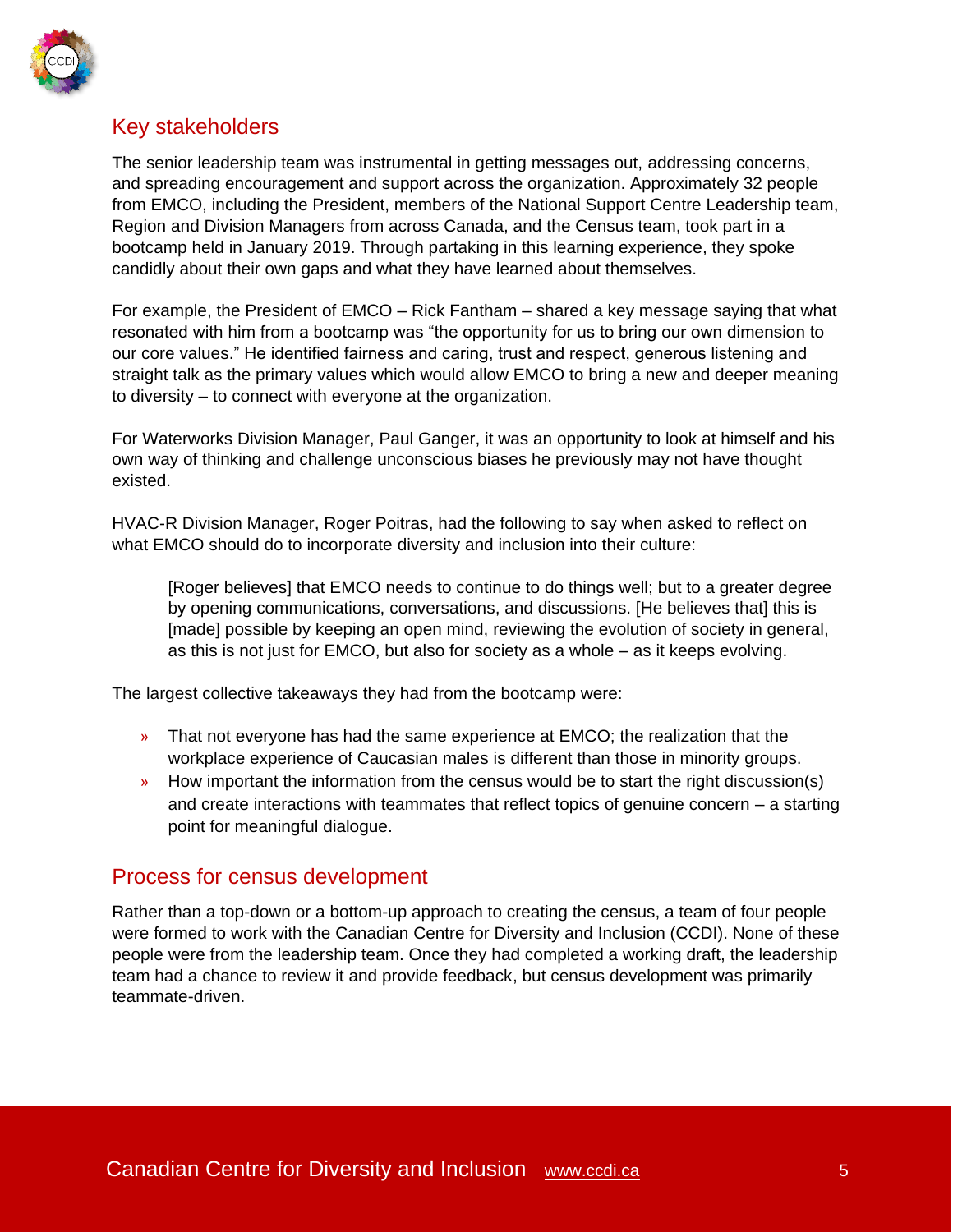

### Insights on progress

While Lockhart was not expecting resistance with respect to everyone at EMCO being immediately on board, she appreciated people's concerns and how the census team was able to gain commitment from teammates leading up to the census.

As the education around topics of diversity and inclusion were discussed and researched, both teammate and leaders gained a better understanding of the scope of diversity. Their collective insight is that it is far greater than the visible differences such as race, age, or gender; and also includes aspects such as gender identity, sexual identity, abilities, and physical and mental wellbeing.

# Impact of transparency, response to concerns, and commitment to change & learning on voluntary participation rate

From the initial kick off email in June 2018, EMCO has worked to provide a transparent process and an action-oriented mindset. An email address was set up that came to the Diversity and Inclusivity team at EMCO – those who have contributed to leading the inclusivity journey. Every time a member received an email, they reached out to senior leader(s) who are most relevant to the situation to initiate action. The quick response time of senior leadership has been instrumental in demonstrating EMCO's commitment to improve.

The sharing of positive stories and education has built momentum – continuously reinforcing why they are doing this. The use of the AIAA model has really resonated with the people of EMCO and have responded with their engagement in the process.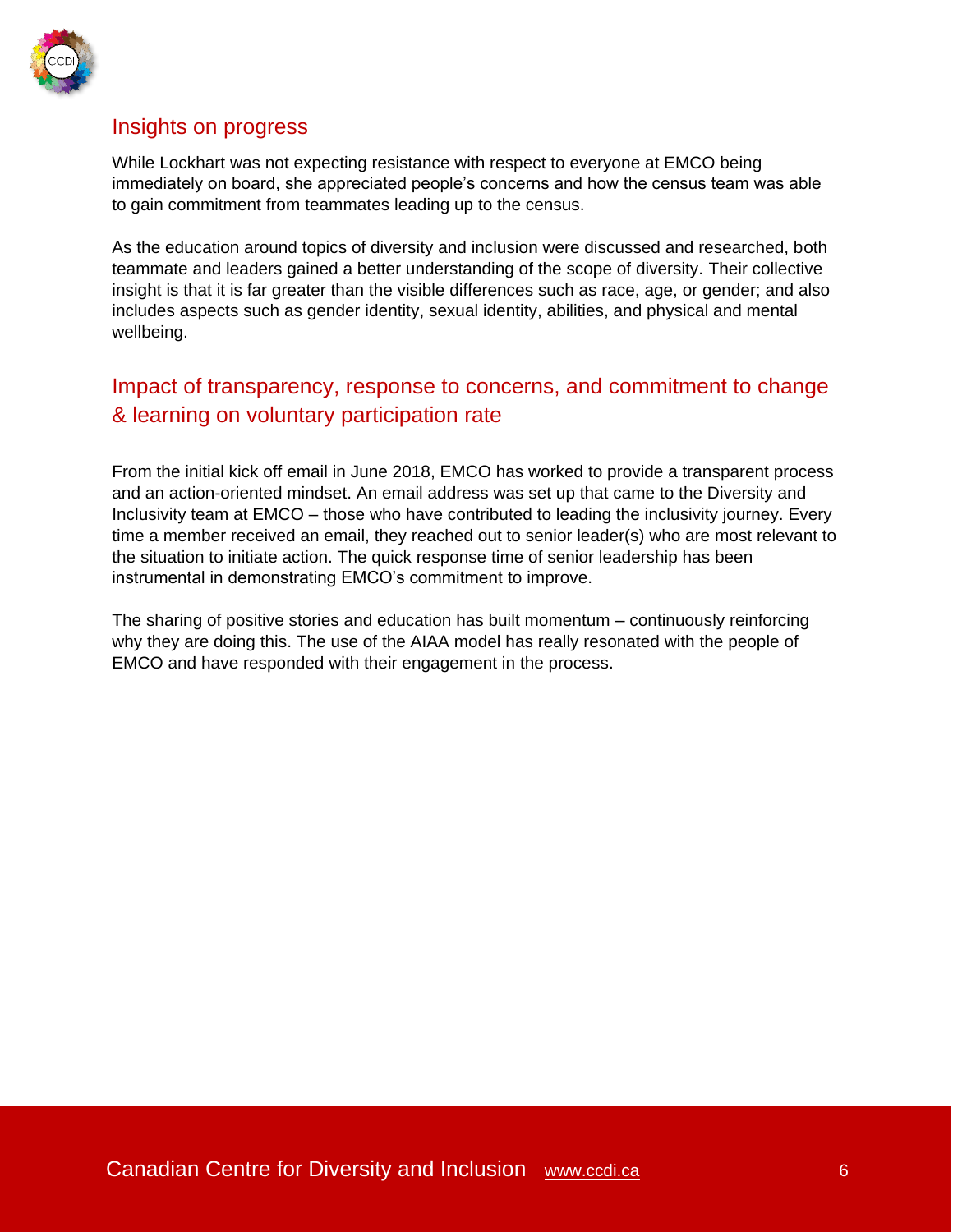

## Impact of best practices on voluntary participation rate

When asked what best practices helped achieve a company-wide voluntary participation rate of 86.7%, Lockhart felt that the primary factor was senior leadership involvement. The support and encouragement from them have been outstanding. While leading the charge, they were also ready and willing to take direction and were open and honest about their own challenges (e.g. unconscious biases). Another key component of achieving a high participation rate was the amount of education and awareness built even before the census was created.

Education was made available on different areas of diversity providing tips for teammates and managers on how to be inclusive in each area of focus. This allowed for discussion, sharing of best practices, and concerns to be freely expressed by teammates. A list of FAQs was also created, to provide additional information on the process of the census (e.g., how the census questions were selected, how it would be carried out, and concerns surrounding confidentiality, etc.).

Unfortunately, many companies lead with a census before spending time building the awareness or helping people understand the objectives. As a result, participation rates, tend to be less than 50% as people did not understand the reason for a census or did not feel that the results of it would be acted upon. EMCO did not want this outcome. Instead, they stayed true to following their AIAA model, feeling it was an important aspect to achieving their goal.

### Impact of Participation Rate on People of EMCO

It gave people a sense of confidence – that the results were going to be representative – and a sense of feeling that others do care about the issue and want to actively be a part of creating change.

Through EMCO's partnership with CCDI and events that have been put on by them, Lockhart has been able to speak to other local diversity and inclusion leaders about EMCO's own experiences and share best practices.

#### Next Steps

EMCO has formed a Steering Committee made of teammates and members of the senior leadership team from across the country. The team represents a wide variety of backgrounds and roles within the organization. New teammates will have the opportunity to complete the census so that the company can keep a pulse on the current state of the organization. Thinking longer term, Lockhart expects that a full census will be repeated.

As far as training goes, it has already started – in 2018 and 2019, classroom training sessions on unconscious bias and Inclusive Leadership (e.g., aspects such as developing the six traits, proactive ways, awareness, best practices – as explored by Deloitte) were delivered. Soon to come will be a Diversity Toolkit for Profit Centre Managers to support Inclusivity at their Profit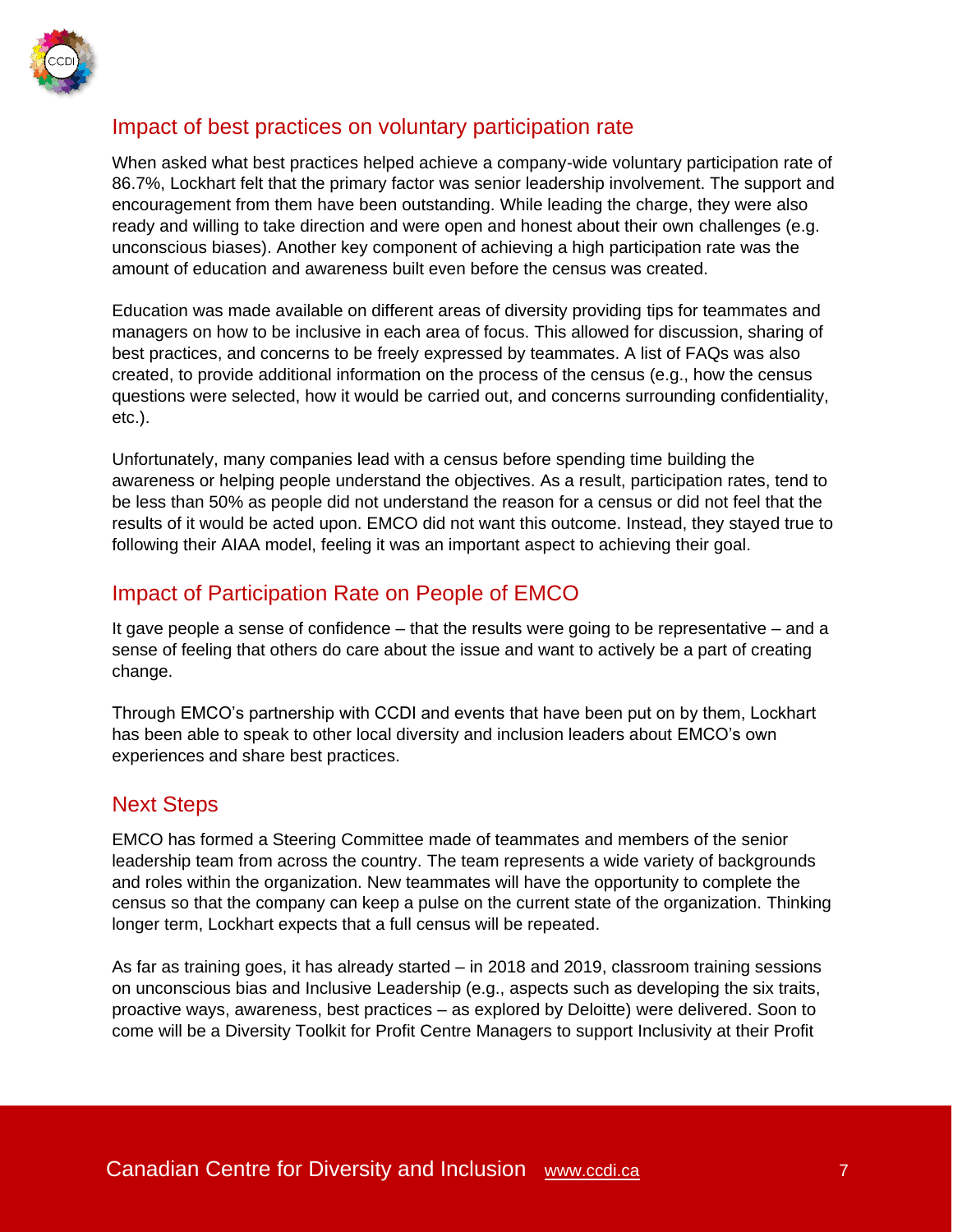

Centre along with e-learnings to support further education of the many aspect of Diversity and Inclusion.

The company may need to look at internal policies that may need rewording or change to ensure they reflect inclusive practices. In addition, EMCO intends to keep giving teammates the confidence and language to call out inappropriate language and behavior that they see or hear.

#### Recommendations

Without a great participation rate, it is difficult to understand the current state of the organization and get an accurate picture of where organizational gaps exist.

Personally, Lockhart expressed feelings of non-confidence that the right changes would be made if the result were low. In her opinion, 70% would be a minimum to feeling confident and having obtained the full picture to drive change in the right direction.

Lockhart recommends that companies spend the time upfront preparing the organization for the census. Make sure to get leadership buy-in so that it is clear that they are 100% part of and in support of the initiative. Additionally:

- » Explain what you are doing and why. Many times.
- » Be available to answer questions. Quickly and accurately.
- » Create FAQs.
- » Get your leaders at all levels engaged and involved.
- » Be vulnerable about your own biases and/or lack of knowledge.

### Performance indicators

Every organization is different but here is what EMCO points to as performance indicators for success:

- » Leadership buy-in and commitment: Are the senior leaders talking the talk and walking the walk?
- » Response time to questions, concerns, and issues: A response time of less than 24 hours that the issues have been heard and will be addressed.
- » Census participation rate minimum: 70%
- » Turnaround time from census reporting of results to action plan(s): The sooner the better – people always want to know the results and what is going to be done next. Set a reasonable target such as within a month of results being shared (e.g., from CCDI). You should have these available to all teammates and steps for action prepared, promptly following results being made available.